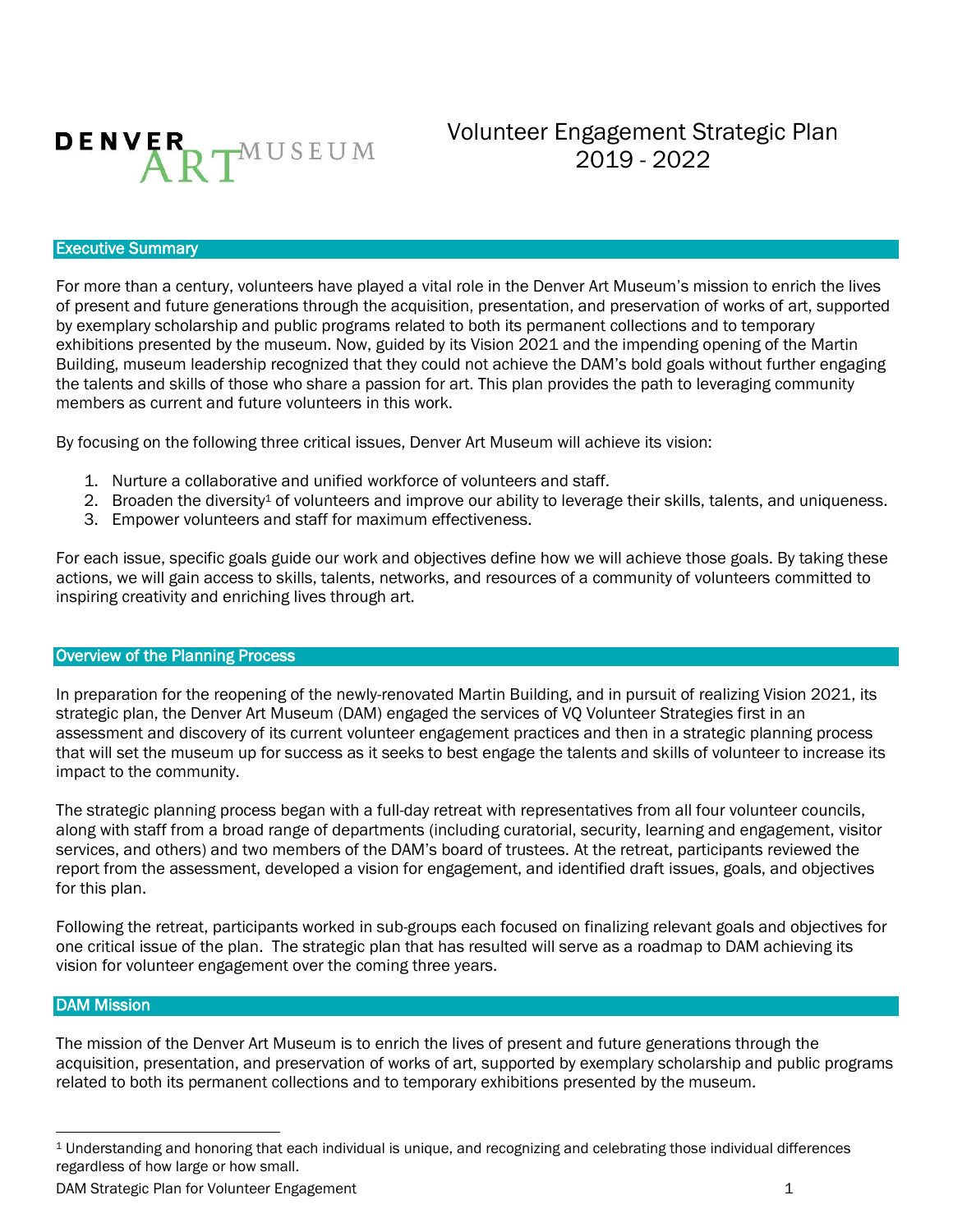DAM's vision for volunteer engagement:

## Staff and volunteers working collaboratively to unlock the power of art and inspire creativity.

The museum's five values are:

- Dynamic
- Respectful
- Inclusive
- **Creative**
- **Curious**

Each applies to engaging volunteers:

- Dynamic
	- o Evolving to meet the ever-changing needs of the museum.
	- $\circ$  Applying energy and excitement to the work that we do in support of the museum's mission and in pursuit of the vision for volunteer engagement.
	- $\circ$  Embracing the belief that diversity of ideas and experiences makes us stronger.
- **Respectful** 
	- $\circ$  All volunteers and staff communicating effectively, honestly, and with kindness.
	- o Valuing and appreciating every team member's contributions.
- Inclusive
	- o Actively engaging and supporting meaningful collaboration with staff.
	- o Participating and sharing personal experiences and perspectives.
	- o Being open to the experiences and perspectives of others.
	- o Leveraging the ideas of others to support the best possible outcomes.
	- o Supporting an environment where everyone can thrive.
- **Creative** 
	- o Maintaining an open mind.
	- o Being willing to experiment.
	- o Looking at things with new energy and ideas.
- Curious
	- o Being eager to contribute.
	- o Always learning.

### Critical Issues

Three issues around volunteer engagement efforts will be addressed in order to move forward over the next three years to achieve the vision for volunteer engagement. They are:

- 1. Nurture a collaborative and unified workforce of volunteers and staff.
- 2. Broaden the diversity of volunteers and improve our ability to leverage their skills, talents, and uniqueness.
- 3. Empower volunteers and staff for maximum effectiveness.

## 1.) Nurture a collaborative and unified workforce of volunteers and staff.

- a) Clarify expectations and behaviors for staff and volunteers.
	- i) Re/write position descriptions for all volunteer roles, council board, and leadership positions.
	- ii) Clearly define and communicate staff roles required for coordinating and managing volunteer activities and experiences at the DAM; incorporate into job descriptions.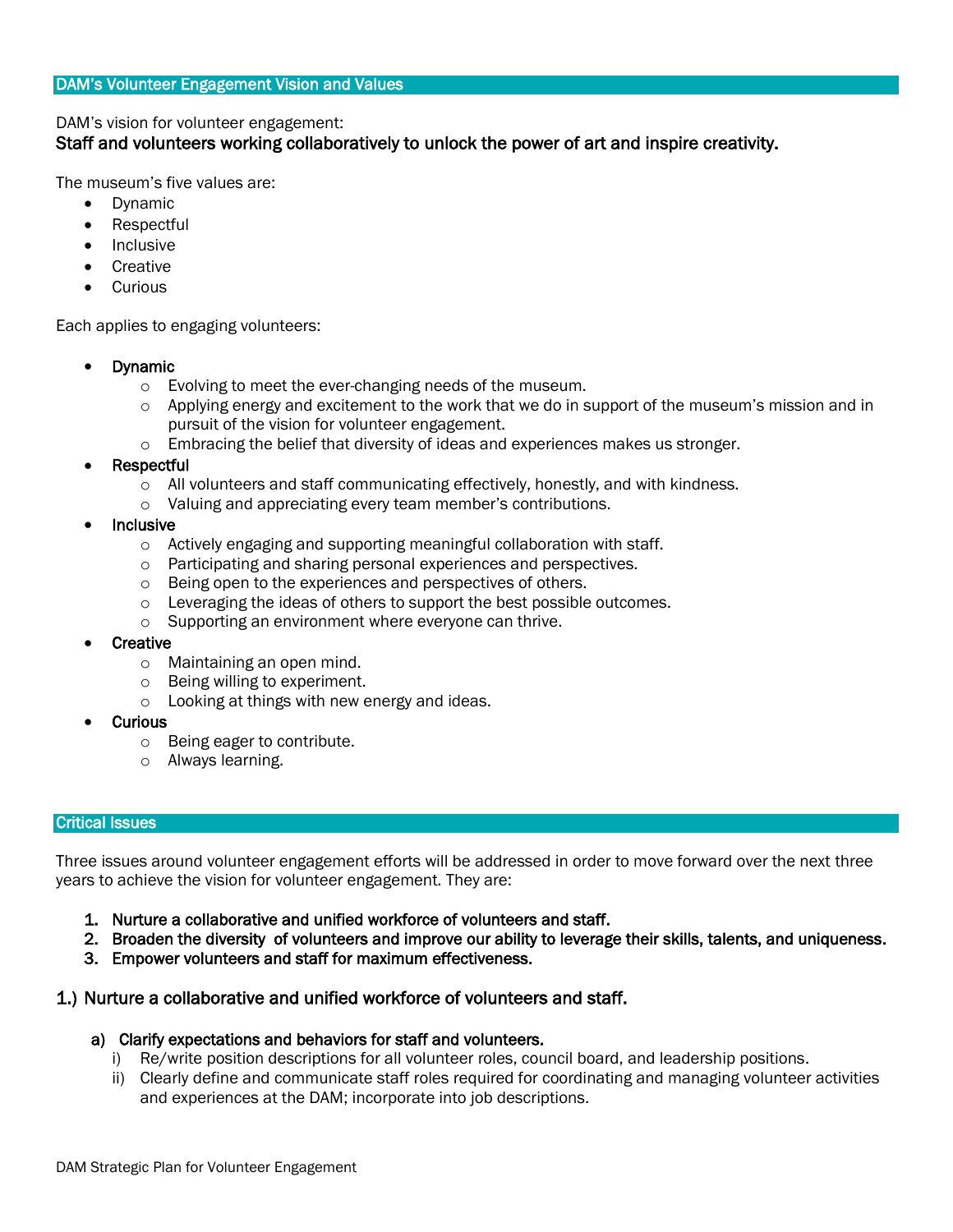- iii) Clarify expectations with regards to proper conduct for both staff and volunteers.
- iv) Evaluate, re/define, and communicate the role of volunteer councils and the VEB.
- v) Update and streamline bylaws, handbooks, volunteer manuals, and procedure documents and store in a single online location accessible to all.

## b) Better match volunteer skills and interests with evolving institutional needs.

- i) Populate a searchable database that identifies and catalogs volunteer skills and interests.
- ii) Regularly conduct needs assessments to identify volunteer roles and address critical needs.
- iii) Pilot new volunteer roles, evaluate effectiveness, and determine how to build on those results in the future. Examples include: short-term, flexible, and/or skills-based volunteer positions.
- iv) Evaluate current volunteer roles and review service requirements for each council and for staff aides; revise, where appropriate, to increase impact and accessibility.
- v) Investigate successful models and develop opportunities for corporate volunteering.

## c) Foster a more unified culture through shared trainings, celebrations, and communications.

- i) Identify ongoing ways to build on the spirit of the strategic planning retreat.
- ii) Identify and experiment with opportunities around Martin Building opening activities, training, and events.
- iii) Integrate volunteers into new general museum orientation and refresher trainings that are provided to staff.
- iv) Experiment with joint trainings for volunteers and staff.
- v) Explore ways of increasing staff and volunteer interaction.
- vi) Experiment with ways to give all staff and volunteers greater insights into each other's work.

## d) Define, measure, and jointly celebrate volunteer impact.

- i) Review existing, and identify new, measures to better capture volunteer impact.
- ii) Increase staff, volunteer, and trustee awareness of the critical work we do together.
- iii) Develop a system to review and refresh the strategic plan in response to any emergent issues.
- iv) Celebrate success by piloting new incentives or rewards.

# 2.) Broaden the diversity of volunteers and improve our ability to leverage their skills, talents, and uniqueness.

## a) Develop an actionable understanding of motivations for and barriers to volunteering at the DAM.

- i) Research the motivations of current and potential DAM volunteers and also identify barriers to volunteering at the DAM.
- ii) Respond to identified barriers by adjusting DAM practices thereby increasing accessibility to volunteering at the DAM.
- iii) Respond to identified motivations by crafting/modifying volunteer opportunities that motivate the desires of volunteers while also meeting a DAM-identified need.

## b) Develop and implement a volunteer recruitment plan to attract a wider diversity of volunteers.

- i) Research best practices and successful case studies from other museums and cultural organizations.
- ii) Establish DAM's benchmarks for success regarding volunteer diversity (i.e., defining diversity and goals for key audiences, such as under age 50, full-time workers, and Volunteers of Color).
- iii) Assess current recruitment and collateral and/or website copy for any inadvertent biases and revise as needed.
- iv) Identify key partners, new communication networks, and strategies for proactively recruiting beyond our established circles.

## c) Nurture an inclusive culture so that volunteers are welcomed, supported, and fully engaged.

i) Develop and articulate a shared language around diversity and inclusivity to ensure everyone is working within the same framework and understanding.